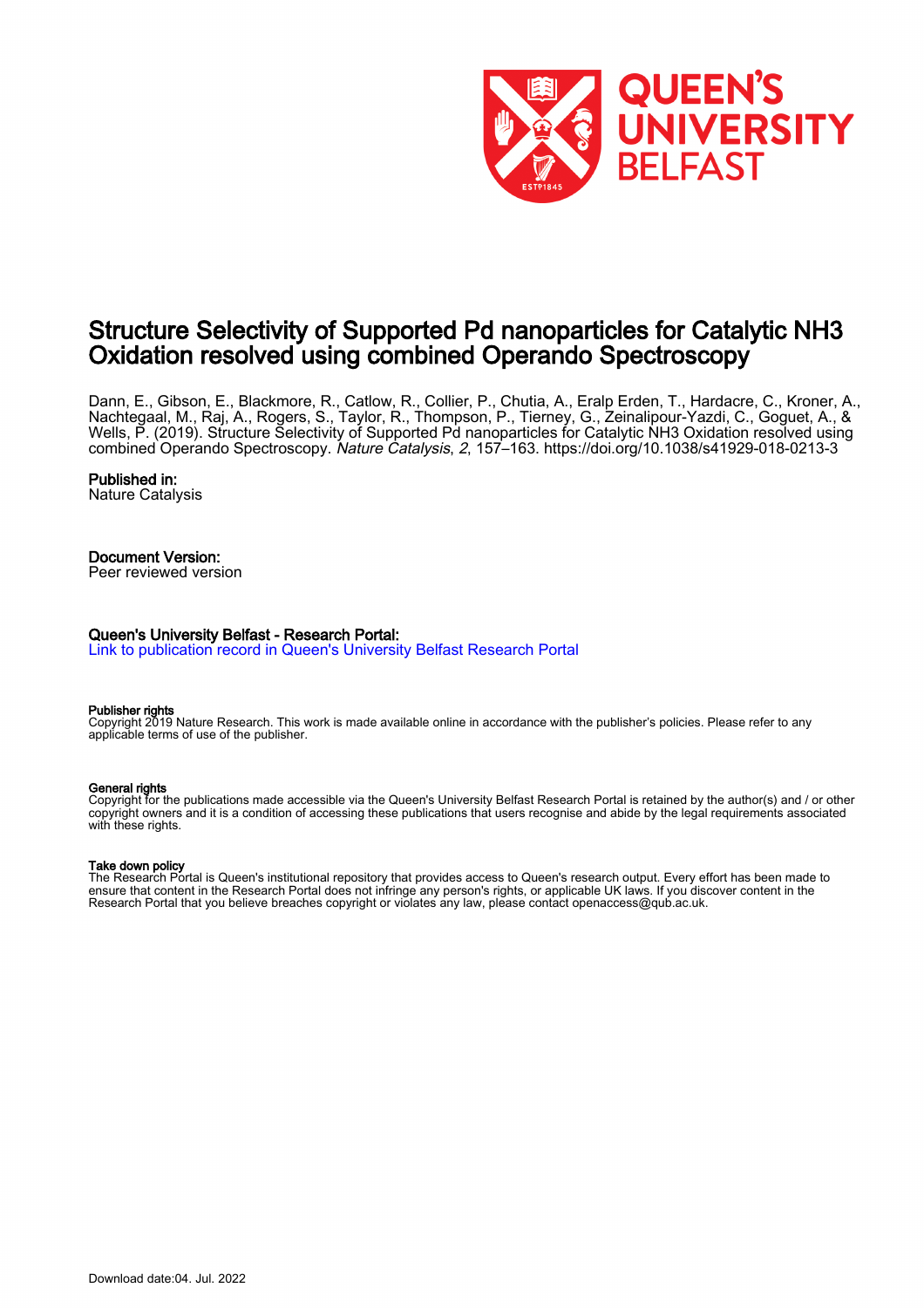# **Structure Selectivity of Supported Pd nanoparticles for Catalytic NH3 Oxidation resolved using combined** *Operando* **Spectroscopy**

Ellie K. Dann<sup>a, b</sup>, Emma K. Gibson<sup>b, c</sup>, Rachel H. Blackmore<sup>b, d</sup>, C. Richard A. Catlow<sup>a, b, e</sup>, Paul Collier<sup>f</sup>, Arunabhiram Chutia<sup>b, g</sup>, Tugce Eralp Erden<sup>f</sup>, Christopher Hardacre<sup>b, h</sup>, Anna Kroner<sup>i</sup>, Maarten Nachtegaal<sup>j</sup>, Agnes Raj<sup>f</sup>, Scott M. Rogers<sup>a, b</sup>, S. F. Rebecca Taylor<sup>h</sup>, Paul Thompson<sup>k</sup>, George F. Tierney<sup>b, d</sup>, Constantinos D. Zeinalipour-Yazdi  $b, l$ , Alexandre Goguet $b, m$  \* and Peter P. Wells $b, d, i$  \*

<sup>a</sup> Department of Chemistry, University College London, 20 Gordon Street, London WC1H 0AJ

<sup>b</sup> UK Catalysis Hub, Research Complex at Harwell, Rutherford Appleton Laboratory, Oxfordshire, OX11 0FA, United Kingdom

<sup>c</sup> School of Chemistry, University of Glasgow, Joseph Black Building, University Avenue, Glasgow, G12 8QQ, United Kingdom

<sup>d</sup> University of Southampton School of Chemistry, University Road, Southampton, SO17 1BJ, United Kingdom

- e Cardiff Catalysis Institute, School of Chemistry, Cardiff University, Main Building, Park Place, Cardiff, CF10 3AT, United Kingdom
- f Johnson Matthey Technology Centre, Blounts Court Road, Sonning Common, Reading, RG4 9NH, United Kingdom
- <sup>g</sup> College of Science, University of Lincoln, Brayford Pool Campus, Lincoln, LN6 7TS, United Kingdom

h School of Chemistry, The University of Manchester, Oxford Road, Manchester, M13 9PL, United Kingdom

- i Diamond Light Source Ltd., Harwell Science and Innovation Campus, Chilton, Didcot OX11 0DE, United Kingdom
- j Paul Scherrer Institute, WLGA/ 219, 5232 Villigen PSI, Switzerland
- k XMaS ‐ UK CRG Beamline, ESRF The European Synchrotron, 71, avenue des Martyrs, 38000 Grenoble, France.
- <sup>1</sup> School of Science, University of Greenwich, Central Avenue, Chatham Maritime, Kent ME4 4TB, UK

m Queen's University Belfast School of Chemistry, David Keir Building, Stranmillis Rd, Belfast BT9 5AG, United Kingdom.

The selective catalytic oxidation of NH<sub>3</sub> to N<sub>2</sub> (NH<sub>3</sub>-SCO) presents a promising solution for abatement of unused NH<sub>3</sub>-based reductants **from diesel exhaust after treatment systems. Supported Pd nanoparticle catalysts show selectivity to N2, rather than NOx, which is investigated in this work. The link between Pd nanoparticle structure and surface reactivity is found by** *operando* **X‐ray absorption Fine Structure (XAFS) spectroscopy, diffuse reflectance infrared Fourier transformed spectroscopy (DRIFTS) and on‐line mass spectrometry. Nitrogen insertion into the metallic Pd nanoparticle structure at low temperatures (< 200°C) is found to be responsible for high N2 selectivity; whereas the unfavourable formation of NO is linked to adsorbed nitrates which form at the surface of bulk PdO nanoparticles at high temperatures (> 280°C). Our work demonstrates the ability for combined** *operando* **spectroscopy and DFT calculations to characterise a previously unidentified PdNx catalyst, and clarify the selectivity directing structure of supported Pd catalysts for NH3‐SCO.** 

The selective catalytic oxidation of ammonia (NH<sub>3</sub>-SCO) is needed to eliminate the slip of unreacted NH3 from automotive exhaust. NH<sub>3</sub> is used as the reductant for the selective catalytic reduction (NH3‐SCR) of harmful nitrogen oxides (NO*x*) that are released from diesel engines. NH<sub>3</sub> slip from these exhaust systems is increasing as legislation pushes for greater efficiency of de‐NO*x* technology, which is achieved using greater amounts of the NH<sub>3</sub> reductant. High performance catalysts for the NH<sub>3</sub>-SCO reaction downstream of the NH<sub>3</sub>-SCR must be able to achieve complete conversion of  $NH_3$  to  $N_2$  and  $H_2O$ , at low temperatures  $(T < 400^{\circ}C)$  and without the reformation of harmful NO*x*.

Noble metals supported on metal oxides have repeatedly been found to possess high catalytic activity for NH<sub>3</sub> oxidation at low temperatures, but over oxidation to nitrogen oxides is problematic.<sup>1-7</sup> Various attempts to improve selectivity and avoid the use of noble metals have investigated the use of base metal oxides and transition metal ion exchanged zeolites.<sup>8-10</sup> However, even the more selective of these catalysts, CuO, $^{11,12}$  and V<sub>2</sub>O<sub>5</sub>,<sup>13</sup> have lacked sufficient activity to be of practical use.<sup>14</sup> Of all the noble metals, the most promising N2 selectivity is found for Pd based catalysts.<sup>15</sup> Various studies with Pd catalysts have examined incorporation of Pd into multicomponent metal systems, $3,16$  mixed metal oxide perovskite materials<sup>17</sup>, the use of various supports<sup>18</sup> and varying metal loading<sup>19</sup>, concluding that Pd nanoparticles (NPs) are the active species irrespective of the support.<sup>19,20</sup> Despite these studies, there remains little understanding of the fundamental chemistry that governs the catalytic activity of Pd NPs for NH3‐SCO.

The use of Pd NPs in catalysis is well established and it is accepted that Pd NP structure can change under different reaction environments. For example, the bulk oxidation and

reduction of Pd NPs is demonstrated by switching the oxygen/fuel ratio during lean/rich methane oxidation.<sup>21</sup> The formation of palladium hydrides and carbides is also reported during operation of hydrogenation reactions, which are found to affect the catalytic performance.<sup>22-24</sup> However there is a lack of evidence regarding the noble metal structure and speciation for the NH<sub>3</sub>-SCO reaction. Zhang et al. have suggested that the oxidation state of the precious metal catalyst influences the NH<sub>3</sub>-SCO activity, but without *in situ* measurements it is difficult to draw definite conclusions.<sup>25</sup> Furthermore, there is no explanation for the increasing formation of nitrogen oxides at higher temperatures.<sup>20</sup>

These problems highlight the importance of *in situ* methods in studying the catalyst under real working environments. The high energy of the Pd K‐edge (24357 eV), is advantageous for *in situ* and *operando* X‐ray absorption fine structure (XAFS) spectroscopy, which is able to penetrate the reaction medium and probe the 1s to 4p electronic transitions of Pd atoms in the supported NP catalysts. X-rays at the Pd L<sub>3</sub>-edge (3173 eV) have lower penetrating power, but can also be used under carefully controlled *in situ* conditions to probe the 2*p* to *d* electronic transitions, giving information regarding the empty d density of states which is crucial for distinguishing between hydride, carbide and other potential phases.<sup>26</sup> Diffuse reflectance infrared Fourier transform spectroscopy (DRIFTS) may also be applied as a complementary *in situ* method, to provide information for the reaction mechanism by probing molecular vibrations of adsorbed intermediates at the catalyst surface.

In this study two high performance supported Pd NP catalysts (Pd/y-Al<sub>2</sub>O<sub>3</sub> and Pd/zeolite-Y) are investigated for NH<sub>3</sub>-SCO using a combination of XAFS with DRIFTS and on‐line mass spectrometry (MS). By performing simultaneous XAFS and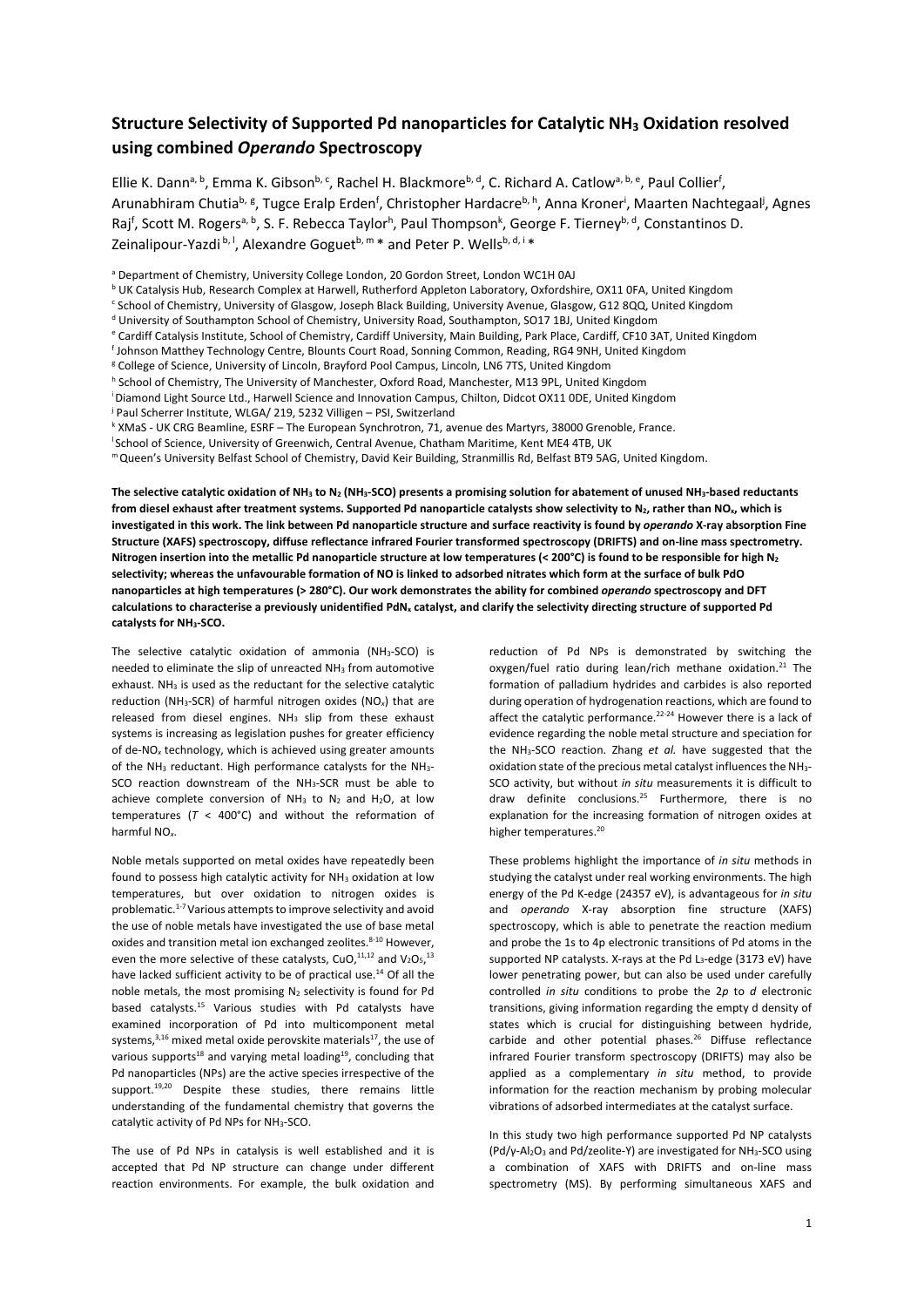DRIFTS spectroscopy of the catalyst under operating conditions, links between bulk nanoparticle structure, reaction mechanisms and catalytic activity are revealed, which are also supported by our theoretical calculations based on density functional theory and dispersion corrections (DFT+D3). In this way, not only have we identified the Pd structural changes and formation of a previously unidentified Pd nitride that occur within the temperature range for NH3‐SCO; but we can also correlate these with the change in surface speciation, catalytic reactivity and product distribution.

### **Results**

*Ex situ* **characterisation**  Two supported 1.5wt% Pd catalysts were prepared by incipient wetness impregnation. Pd K-edge XANES of the supported Pd catalysts after impregnation and calcination were consistent with that of bulk PdO (Supplementary Figure 1). Transmission electron microscopy (TEM) images of the as prepared catalysts show PdO nanoparticles supported on  $γ$ -Al<sub>2</sub>O<sub>3</sub> (Supplementary Figure 2) and zeolite‐Y (Supplementary Figure 3). PdO nanoparticles can be observed as dark spots contrasted against the support, which appear to have smaller average particle size when supported on γ‐Al2O3 compared with zeolite‐Y.

After a reduction pre-treatment in 10% H<sub>2</sub>/He, the Pd K-edge XANES of the supported Pd catalysts can be matched to that of Pd foil (Supplementary Figure 4), with small differences attributed to particle size and temperature effects.<sup>27</sup> By fitting the Fourier transformed Pd K‐edge EXAFS spectra of the reduced catalysts (Supplementary Figure 5 and Supplementary Table 1) to a model using a single Pd-Pd scattering path, the Pd coordination number of Pd/γ‐Al2O3 and Pd/zeolite‐Y were found as 9.7 and 11.3, respectively. These values correspond to average particle diameters of 2. 1 nm and 5.2 nm, respectively, calculated using a method reported previously, $28$  and are consistent with the TEM images.

**Catalytic Activity.** NH3 conversion and product selectivity of the reduced Pd catalysts during the *operando*  XAFS/DRIFTS/MS experiment were calculated from  $m/z$  signals of NH<sub>3</sub>, N<sub>2</sub>, NO, N<sub>2</sub>O and NO2 (*m/z* = 17, 28, 30, 44 and 46) relative to the inlet NH3 signal, and are plotted in Figure 1 for Pd/γ-Al<sub>2</sub>O<sub>3</sub> and Pd/zeolite-Y. Both catalysts exhibit similar catalytic activity, achieving 50% NH3 conversion at 213°C (1.5wt% Pd/γ‐Al2O3) and 190°C (1.5wt% Pd/zeolite-Y), which is close to that reported previously.<sup>15</sup> The product selectivity to dinitrogen and nitrogen oxides at increasing temperature can be described by three distinct temperature regions; 150°C < *T1* < 240°C, 240°C < *T2* < 300°C and 300°C <  $T_3$  < 400°C. The low temperature regime,  $T_1$ , showed a period of high selectivity to N<sub>2</sub>.

During the mid-temperature region,  $T_2$ , N<sub>2</sub> formation reached a plateau and the formation of N2O increased steadily. The start of the high temperature region,  $T_3$ , was defined by onset of NO formation and decrease in N2O formation. Due to similar properties of both Pd NP catalysts in this study, only results from the Pd/γ-Al<sub>2</sub>O<sub>3</sub> catalyst will be discussed hereafter (results from Pd/zeolite‐Y are shown in Supplementary Information).

**Pd L3‐edge XANES.** *In situ* Pd L3‐edge XANES were performed to determine the Pd electronic structure during  $NH<sub>3</sub>/O<sub>2</sub>$  reaction conditions at low temperature. The Pd L3‐edge XANES of Pd/γ‐  $Al_2O_3$  are shown in Figure 2 before and after switching to  $NH_3/O_2$ atmosphere, together with a reference spectrum of Pd hydride collected by cooling the sample to room temperature in 5% H2/He. Palladium hydride gives rise to a distinct absorption feature at 3182 eV due to excitation of 2*p* electrons to a Pd‐H antibonding state (Figure 2).<sup>29-31</sup> The XANES spectrum of Pd/γ-



*Figure 1. Catalytic activity of supported Pd catalysts for NH3 oxidation at increasing temperatures. a, 1.5wt% Pd/zeolite‐Y. b, 1.5wt% Pd/γ‐Al2O3. Reactant gas feed: 0.5% NH3, 2.5% O2, 97% He*.

Al<sub>2</sub>O<sub>3</sub> collected under He at 100°C, after a reduction pretreatment (Figure 2), is consistent with that of Pd foil for metallic  $Pd^{(0)}$  oxidation state. After switching to the reactant (NH<sub>3</sub>/O<sub>2</sub>) gas feed at 100°C, the Pd L<sub>3</sub>-edge XANES show increased intensity and broadening of the white line (Figure 2) but without the characteristic absorption feature at 3182 eV for palladium hydride.

The Pd L<sub>3</sub>-edge XANES spectra confirm there is a change to the Pd structure upon introducing the reactant  $(NH_3, O_2)$  gas feed that cannot be attributed to formation of palladium hydride. The increase in intensity and broadening of the white line intensity of Pd L3‐edge XANES has previously been reported for the *in situ* formation of a carbide like phase. $22$  However, the absence of carbon in this system leads us to infer the formation of another type of interstitial structure, palladium nitride.<sup>32</sup> Upon repeating this procedure with a gas feed of 0.5% NH3/He, the same result is obtained (Supplementary Figure 6), showing that the same structural phase is also formed without the presence of  $O<sub>2</sub>$ . Further evidence of the Pd nitride species was inferred from XPS spectra of the sample after treating with NH3 gas. Deconvoluting the peak in the N1s region identifies the presence of two nitrogen species at 402 eV and 398 eV (Supplementary Figure 7). The N1s species located at 400 eV is consistent with NH<sub>3</sub> molecular species, whereas the species located at 395 eV is consistent with the formation of a reduced nitrogen as in metal nitrides.32,33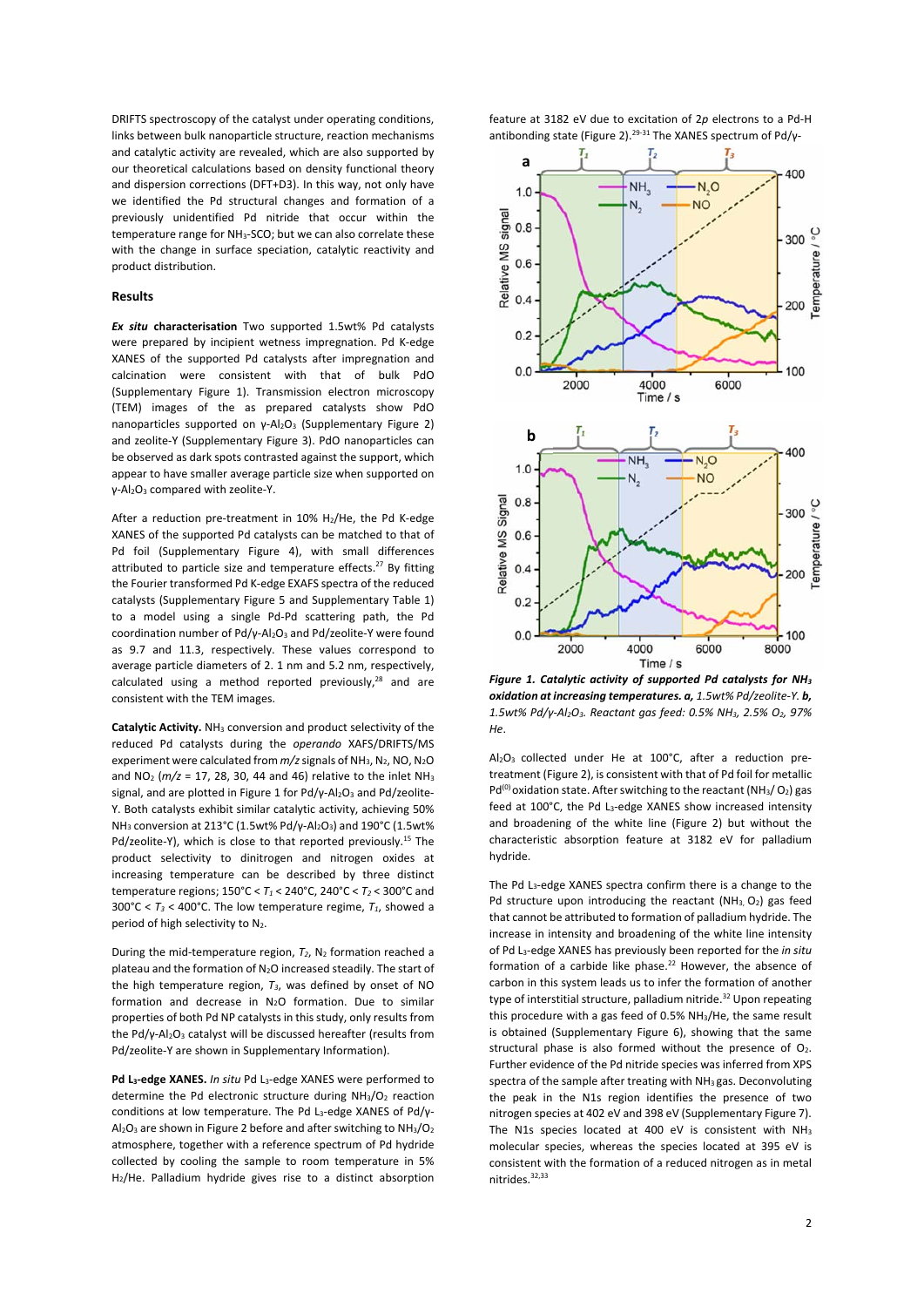

*Figure 2. In situ Pd L3‐edge XANES of Pd/γ‐Al2O3 in different gas environments. XANES collected after in situ reduction in H2 at 200°C, then exposure to a) inert He at 100°C (black), b) 10 % H2 at room temperature (magenta) and c) 0.5% NH3/2.5%O2/He at 100°C (green).* 

*Operando* **Pd K‐edge XAFS.** The change in electronic structure of the Pd species upon exposure to the reactant  $NH<sub>3</sub>/O<sub>2</sub>/He$  gas feed is confirmed again by comparison of the Pd K‐edge XANES recorded before and after gas switching from inert to  $NH<sub>3</sub>/O<sub>2</sub>/He$ , as seen in Figure 3a. On addition of the reactant NH<sub>3</sub>/O<sub>2</sub>/He gas feed, the near edge features at 24393 eV and 24432 eV shifted by *ca.* 4 eV to lower energies. These observations could be reproduced by exposing the catalyst to a 0.5%NH3/He gas feed (Supplementary Figure 9). As oxygen is not required to impart the Pd structural change observed by XANES, we can rule out that these observations are a consequence of oxidation. Moreover, a surface oxidation would result in a different XANES spectrum from that observed, as shown later in Figure 4. The observed change in Pd K‐edge XANES features has also been reported for heteroatom insertion inside the metal Pd fcc framework of supported Pd NPs during *in situ* formation of a palladium carbide phase, suggesting similar structural and electronic changes to the Pd nanoparticles in this case.<sup>24,26</sup> These observations again support the proposed formation of an interstitial compound.

The Pd K‐edge extended X‐ray absorption fine structure (EXAFS) gives information on the average local atomic environment of the absorbing palladium atoms in the sample. Major disruption to the local atomic arrangement of the metallic Pd NPs upon introducing the  $NH<sub>3</sub>/O<sub>2</sub>$  reactant gas mixture (and  $NH<sub>3</sub>/He$  only) can be observed by decreased amplitude and phase shift of the *k2* weighted Pd K‐edge EXAFS oscillations, seen in Figure 3b, which shows that there must be substantial heteroatom insertion not only to cause expansion of the fcc lattice but also to cause significant disruption of the local atomic ordering. The Fourier transformed EXAFS spectrum (Figure 3c) can be fitted with a model using first shell coordination to nitrogen ( $R_{Pd-N}$  = 2.00 Å) and a second shell coordination to palladium ( $R_{Pd-Pd}$  = 2.81 Å), with coordination numbers of 1 and 9.9, respectively (Table 1).

The Pd K-edge XANES spectra collected during the high temperature  $NH<sub>3</sub>$  oxidation regime are plotted in Figure 4. The spectrum collected at 240°C (plotted in green, Figure 4) shows that the XANES features return to energies that resemble the initial Pd<sup>(0)</sup> spectrum collected under inert atmosphere (plotted in black, Figure 4), but with a slight increase in white line intensity and dampening of the metallic feature at 24393 eV.

*Table 1. Pd K‐edge EXAFS fitting parameters of 1.5wt% Pd/γ‐ Al2O3 at 100°C in 0.5% NH3/2.5%O2/He.* 

| Abs -                                                                                                                    | N      | R/Å      | $\sigma^2/\AA^2$ | $E_0/eV$  | R      |
|--------------------------------------------------------------------------------------------------------------------------|--------|----------|------------------|-----------|--------|
| <b>Scat</b>                                                                                                              |        |          |                  |           | factor |
|                                                                                                                          |        |          |                  |           |        |
| Pd-N                                                                                                                     | 1.0(2) | 2.00(1)  | 0.003(2)         | $-5.7(4)$ | 0.02   |
| Pd-Pd                                                                                                                    | 9.9(1) | 2.810(5) | 0.0161(8)        |           |        |
| Note: $\Gamma$ itting noromators $C^2 = 0.9$ . $\Gamma$ it rongo $2 \times 1/\sqrt{3}$ $\frac{2}{3} \times 10^{-6}$ , 1. |        |          |                  |           |        |

Note: Fitting parameters  $S_0^2 = 0.8$ ; Fit range  $3 < k / \AA$ <sup>-2</sup> < 10.6, 1 <  $R / \text{Å}$  < 3; Number of independent points = 9.

This flattening of the metallic feature and increase in white line intensity can result from temperature differences, as well as partial oxidation of  $Pd^{(0)}$  to  $Pd^{2+}$  due to  $PdO$  formation. Linear combination fitting (detailed in Supplementary Table 3 and Supplementary Figure 11) describes the Pd K‐edge XANES collected at 240°C as an approximate summation of  $~40\%$  Pd<sup>(0)</sup> and  $^{\circ}60\%$  Pd<sup>2+</sup> species. This fitting used the Pd K-edge XANES spectra collected at  $100^{\circ}$ C in He and at  $300^{\circ}$ C in NH<sub>3</sub>/O<sub>2</sub> to represent  $Pd^{(0)}$  and  $Pd^{2+}$  species of this particle size, respectively. The ratio of 40%  $Pd^{(0)}$  and 60%  $Pd^{2+}$  is expected for a thin oxidic surface layer of supported Pd NPs of approximately 2 nm diameter, as reported previously.<sup>34</sup> The greater ratio of Pd located at the surface of small NPs has significant contribution to the averaged Pd signal of the measured XANES spectrum.

The Fourier transformed EXAFS of the sample at 240°C, shown in Supplementary Figure 12, shows scattering features at 1.8 and 2.6 Å for first shell Pd‐O and Pd‐Pd neighbours, respectively, but absence of a second shell Pd-Pd(2) scattering feature related to a bulk Pd oxide, expected at 3.01 Å. These observations confirm that any Pd‐O formation at 240°C is short range and limited only to the Pd NP surface.

At temperatures beyond 240°C, the white line intensity of Pd K‐ edge XANES spectra increase further and metallic features diminish such that the XANES spectrum collected at 300°C (plotted in orange, Figure 4) resembles that of a bulk PdO phase. The Fourier transformed Pd K‐edge EXAFS spectra (Supplementary Figure 12) show major transition from metallic NP structure at 240°C to oxide NP structure at 300°C, and growth in amplitude of the oxide scattering features from 300°C to 340°C. The Fourier transformed EXAFS of the sample at 340°C can be fitted to a model using scattering paths of Pd-O ( $R_{Pd-0}$  = 2.01 Å), Pd-Pd<sub>(1)</sub>  $(R_{\text{Pd-Pd1}} = 3.01 \text{ Å})$  and Pd-Pd<sub>(2)</sub>  $(R_{\text{Pd-Pd2}} = 3.455 \text{ Å})$ , with coordination numbers 3.7(3), 1.0(9) and 2(2), respectively (Supplementary Figure 13 and Supplementary Table 4).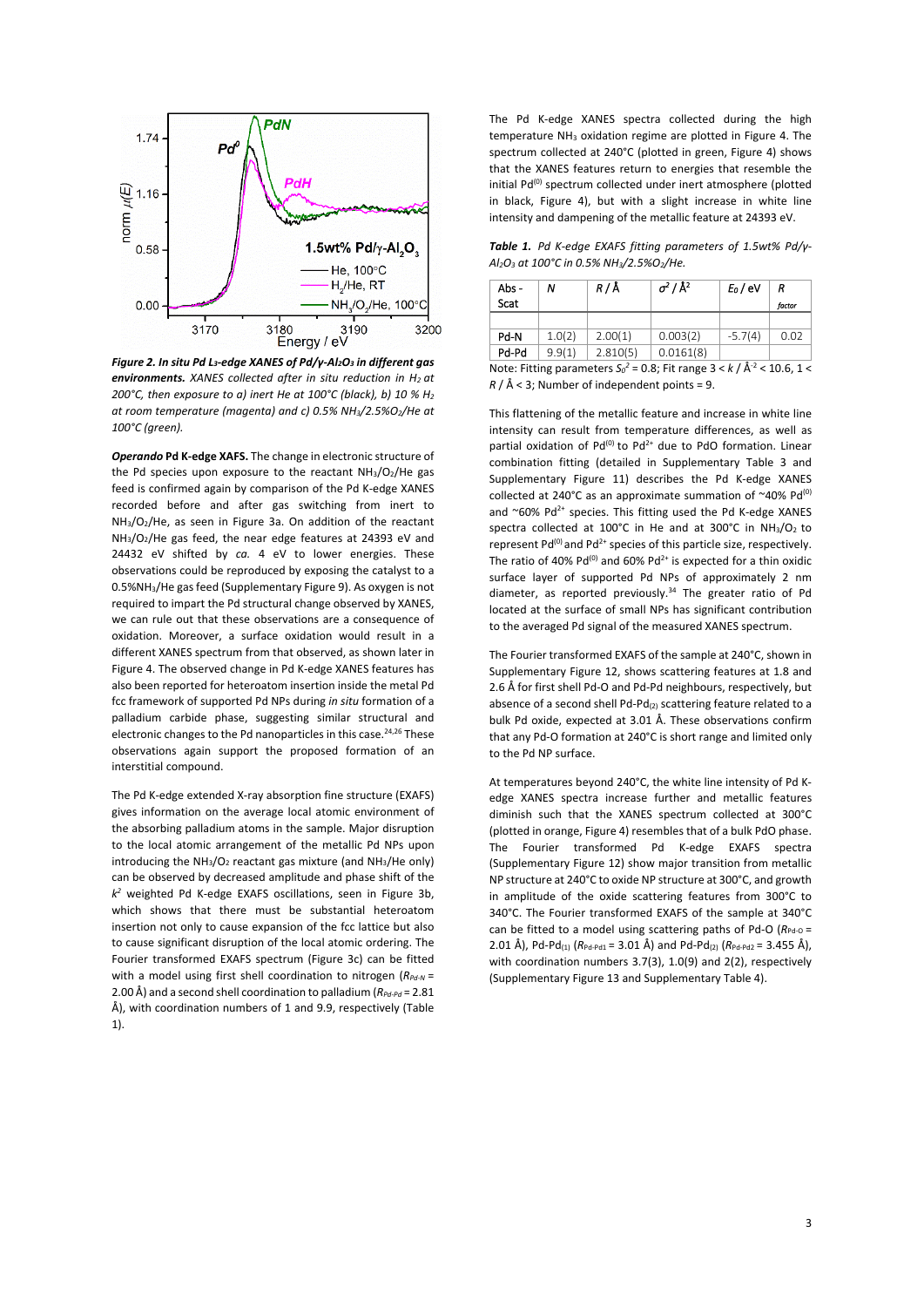

*Figure 3. Operando Pd K‐edge XANES and EXAFS of Pd/γ‐Al2O3 in different reaction conditions. a, Pd K‐edge XANES of 1.5wt% Pd/γ‐Al2O3 after reduction pre‐treatment in H2, then exposure to a) He at 100°C (black), b) 0.5% NH3/2.5% O2/He at 100°C (red) and c) 0.5% NH3/2.5%*   $O_2$ /He at 200°C (blue). **b,** Pd K-edge k<sup>2</sup> weighted EXAFS of 1.5wt% Pd/γ-Al<sub>2</sub>O<sub>3</sub> after reduction pre-treatment, then exposure to a) He (black) *and b) 0.5%NH3/2.5% O2/He (red) and c) 0.5% NH3/He (blue) at 100°C. c, Stacked plot of magnitude (top) and imaginary (bottoms) non‐ phase corrected Fourier transformed Pd K-edge EXAFS of 1.5wt% Pd/y-Al<sub>2</sub>O<sub>3</sub> at 100°C in 0.5% NH<sub>3</sub>/2.5% O<sub>2</sub>/He atmosphere, plotted with fit constructed from Pd‐N and Pd‐Pd scattering paths.*

*Operando* Pd K‐edge XAFS have therefore identified three structural phases of Pd NPs during NH<sub>3</sub> oxidation. The first is a PdN<sub>x</sub> species that forms during the low temperature regime ( $100^{\circ}$ C  $\leq$   $T_1$   $\leq$  200 $^{\circ}$ C), where the main product of NH<sub>3</sub> oxidation is N<sub>2</sub>. The second is a Pd NP with bulk metallic structure and a surface oxide that forms in the mid-temperature regime (240°C  $<$   $T_2$  < 300°C), where an increasing amount of NH<sub>3</sub> is oxidised to N2O. The third structural phase is a bulk PdO NP formed at high temperature  $(T_3 > 300^{\circ}$ C), which is linked to the production of NO.



*Figure 4. Operando Pd K‐edge XANES of Pd/γ‐Al2O3 in different reaction conditions. Pre‐treatment in H2, then exposure to He at 100°C (black), 0.5% NH3/2.5% O2/He at 240°C (green) and 300°C (orange). Pd K‐edge XANES of bulk PdO at ambient conditions shown as reference (blue, dashed).* 

*Operando* **DRIFTS.**  Figure 5 shows the difference DRIFTS spectrum of catalyst Pd/γ‐Al2O3, collected simultaneously with the XAFS, after switching from inert He to the reactant  $NH<sub>3</sub>/O<sub>2</sub>$ gas feed at 100°C. The sharp bands between 1250 and 1600 cm  $<sup>1</sup>$  are typical of NH<sub>3</sub> adsorbed to surface acid sites. The bands at</sup> 1596  $cm<sup>-1</sup>$  and 1256  $cm<sup>-1</sup>$  are assigned to asymmetric and symmetric deformation of coordinated ammonia, respectively.<sup>14-17</sup> The band at 1450  $cm<sup>-1</sup>$  can be assigned to asymmetric deformation of ammonium ions adsorbed on Brønsted sites of the support, $14,18-20$  and the shoulder at 1490 cm<sup>-</sup>  $1$  to NH<sub>3</sub> coordinated to Pd.<sup>11</sup> Low intensity combination bands of ammonia and ammonia dimers may give rise to the broad band

around 2470 cm<sup>-1,35</sup> Absorption bands between 3080 and 3480  $cm<sup>-1</sup>$  are typical of symmetric and asymmetric N-H stretching of coordinated ammonia. $36,37$  Negative bands above 3500  $cm<sup>-1</sup>$ show the absence of O-H stretches due to  $NH_4^+$  occupying surface hydroxyl Brønsted acid sites. The dissociative adsorption of ammonia on the Pd nanoparticle surface is shown by a weak band at 1377  $cm^{-1}$  which is attributed to the  $-NH_2$  wagging  $f$ requency<sup>12,38</sup>, usually coupled with the band at 1596 cm<sup>-1</sup>. The broad, low intensity band at  $1850 \text{ cm}^{-1}$  is attributed to small amounts of neutral and positively charged nitrosyl (NO<sup>+</sup>) species adsorbed on  $Pd^{(0)}$ .<sup>39</sup> The broad band of small intensity at 2170  $cm<sup>-1</sup>$  is present in the DRIFTS spectrum of both catalysts after switching to the NH<sub>3</sub>/O<sub>2</sub> reactant gas feed at  $100^{\circ}$ C, and when switching to an NH3/He atmosphere (Supplementary Figure 14). Absorption bands at this wavenumber have previously been associated with the vibrational frequency of an asymmetric N‐N bond of bridging  $N_2$  in multinuclear metal-dinitrogen complexes.<sup>22</sup> The observation of vibrational bands near 2200 cm<sup>-</sup>  $1$  during NH<sub>3</sub> oxidation conditions are sometimes attributed to the N-N stretch of adsorbed  $N_2O$  species.<sup>40,41</sup> However, the absence of a corresponding N-O stretch for  $N_2O$  (expected at 1262 – 1220  $cm^{-1}$ ) and absence of N<sub>2</sub>O detected in mass spectrometry signals at 100°C means that the band at 2170  $cm<sup>-1</sup>$ cannot be assigned to N<sub>2</sub>O species at this temperature. Similar vibrational bands at  $2170 \text{ cm}^{-1}$  are observed in the DRIFTS spectrum of 1.5wt% Pd/Zeolite under analogous conditions (Supplementary Figure 19 and Supplementary Figure 20) and are reported for NH<sub>3</sub> adsorption over an Ag/Al<sub>2</sub>O<sub>3</sub> catalyst between 160 ‐ 220°C, which also cannot be attributed to N‐N stretching of  $N_2O^{37}$  We propose that this low intensity absorption band results from an asymmetric stretch of dinitrogen species at the catalyst surface, following the dissociated adsorption of ammonia molecules. An absorption band at 1455  $cm<sup>-1</sup>$  due to -NH wagging at the sample surface decreases in intensity from 200°C to 220°C followed by formation of small intensity bands at 1418, 1302 and 1548  $cm<sup>-1</sup>$  (Supplementary Figure 15) due to the formation of adsorbed nitrate species. $37,42-44$  The intensity of these nitrate bands increase sharply at 280°C, suggesting the onset of NO formation at the catalyst surface which are then desorbed and detected in the mass spectrometer from 300°C.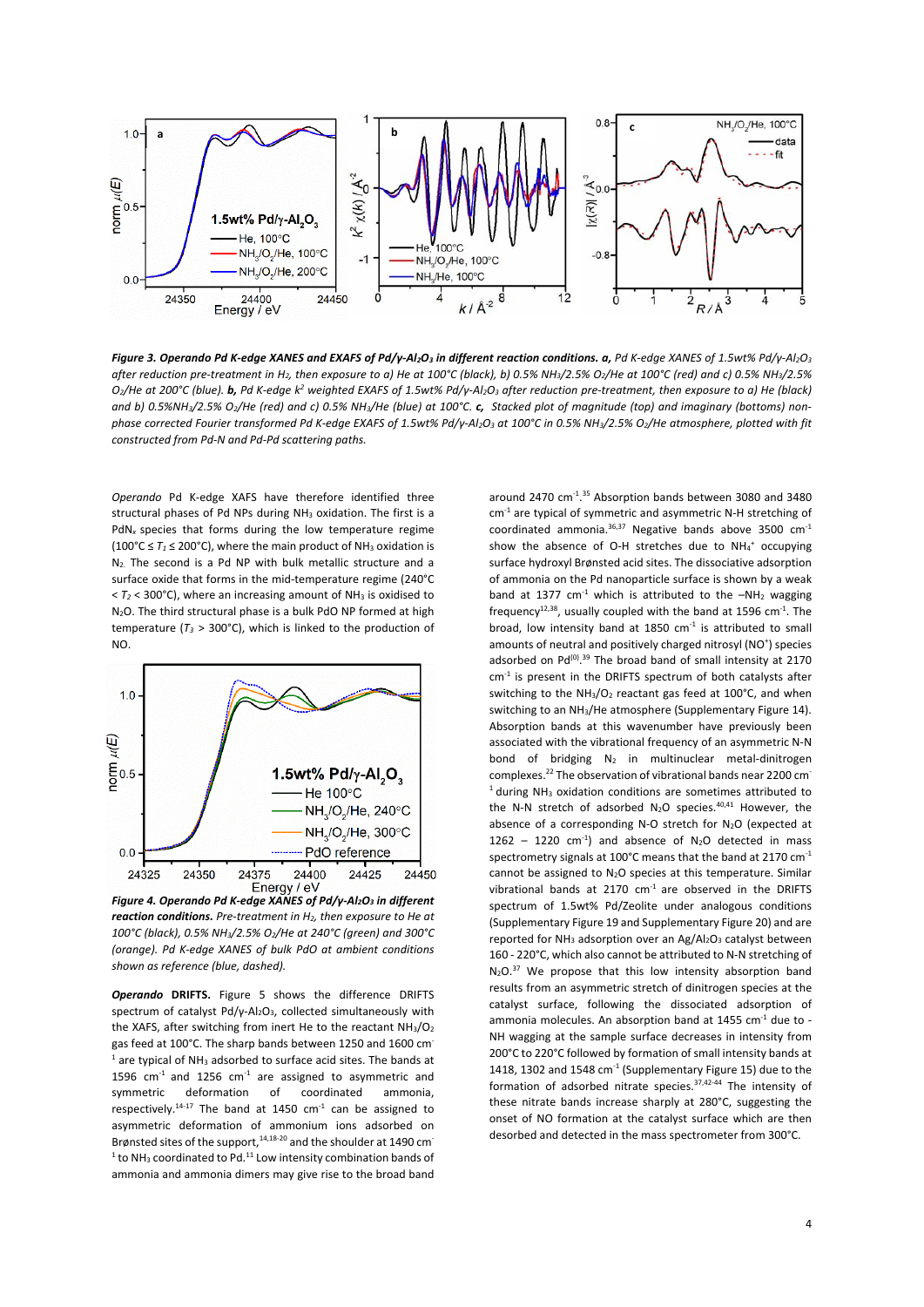

*Figure 5. Operando DRIFTS spectrum of Pd/γ‐Al2O3 during NH3 oxidation. Difference DRIFTS spectrum between spectrum collected after reduction pre‐treatment in He and in 0.5% NH3/2.5% O2/He reactant gas at 100°C.* 

**DFT + D3 Calculations.** To clarify how the presence of interstitial N‐atoms influence the Pd‐Pd bond distances, DFT+D3 calculations were performed. These calculations were done in the Pd(111) system with 0.12 wt%, 0.23 wt%, 0.47 wt%, 0.70 wt%, and 1.39 wt% of interstitial N‐atoms (optimised structures shown in Supplementary Figure 21), which showed that the average Pd–Pd distances in the vicinity of interstitial N‐atoms are ~2.83 Å. This is consistent with the lattice expansion observed by Pd K‐edge EXAFS during N‐atom insertion under NH3/O2 reaction conditions. The lateral and vertical Pd‐Pd distances were found to be in the range of 2.83 ‐ 2.85 Å and 2.80 ‐ 2.83 Å, respectively, irrespective of the concentration of N‐atom insertion. The Pd‐N distances were in the range 1.91 – 1.99 Å, which is in agreement with the distances found from the Pd K-edge EXAFS data. Before relaxation, distances between the interstitial N‐atoms in all the above models were in the range of  $2.39 - 2.47$  Å and after relaxation these moved by a distance approximately in the range of 3.03 – 3.34 Å, with some of the N‐atoms moving closer to the surface. The diffusion barrier for an interstitial N‐atom to move from an octahedral interstitial site to a surface 3‐fold hollow was low (0.25 eV), suggesting that interstitial N-atoms are able to diffuse to the surface to participate in the catalytic mechanism.

The adsorption properties of  $NH_3$  on  $Pd(111)$  surface were considered with and without the presence of interstitial N‐ atoms. The adsorption energies of NH<sub>3</sub> molecule close to the interstitial N‐atom is more favourable as compared to away from it in the same system, and also in comparison to the pristine Pd(111) surface by ~0.156 eV (all calculated adsorption energies of  $NH<sub>3</sub>$  on Pd(111) surface with and without interstitial N-atoms are given in Supplementary Tables 6, 7 and 8). This is due to the interaction of  $N$   $p$  and  $Pd$   $d$  molecular orbitals in the bonding region. For pristine Pd(111) surface the Pd  $d_{z^2}$  orbital interacts with the N  $p$  orbitals whereas in the case of a Pd(111) surface with an interstitial N-atom the Pd  $d_{\gamma^2}$  and  $d_{\gamma^2}$  interact with the N *p* orbital leading to a stronger bonding interaction between Pd atoms with NH3 molecules. In the latter case there is also trace contribution from other d orbitals. From this analysis we can conclude that the Pd(111) surface with interstitial N‐atoms would have greater coverage of adsorbed NH<sub>3</sub> as compared to the pristine Pd(111) surface.

## **Discussion**

Three distinct regions of catalytic activity are identified for NH3 oxidation over supported Pd NP catalysts. During the low temperature region (100°C  $\leq T_1 \leq 200$ °C), the Pd K-edge and Pd

L3‐edge XANES show that the palladium structure experiences lattice expansion with insertion of nitrogen into the metallic Pd NP structure, which is confirmed by our DFT+D3 calculations. The dissociation of NH<sub>3</sub> during this temperature region is shown by  $-NH<sub>2</sub>$  scissoring (at 1377 cm<sup>-1</sup>),  $-NH$  wagging (1455 cm<sup>-1</sup>) and a low intensity vibrational band at 2170  $cm<sup>-1</sup>$  for N-N stretching at the catalyst surface. The greater stability of NH<sub>3</sub> adsorption on the Pd nitride NP surface is calculated from molecular models and infers a high NH<sub>3</sub> surface coverage. Additionally, the low energy barrier for diffusion of interstitial N to the surface indicates the ability for interstitial N to participate in the reaction mechanism by coupling with adsorbed NH<sub>3</sub> at the NP surface in a Mars Van Krevelen type mechanism. Indeed, a small contribution of  $m/z$  28 for  $N_2$  gas is detected by on-line MS at 100°C, which increases sharply at 150°C in line with NH3 conversion. By correlating the N‐N surface species, Pd NP structure and N<sub>2</sub> formation (Supplementary Figure 22) the N-N surface species are only observed when the Pd nanoparticles exist as PdN*x*, and the desorption of such species coincides with the onset of  $N_2$  formation. Following this, the contraction of the Pd distance – indicating the removal of interstitial N from the Pd lattice - is found to occur when  $N_2$  formation exceeds 50%. relative to the inlet NH<sub>3</sub>. This suggests the involvement of interstitial N in the reaction mechanism for the selective oxidation of  $NH<sub>3</sub>$  to N<sub>2</sub> (Equation 1), which are depleted when the rate of consumption is greater than the rate of replacement.

 $4NH_3 + 3O_2 \rightarrow 2N_2 + 6H_2O$  (1)

The active PdN*<sup>x</sup>* NP structure is observed by *operando* Pd K‐edge and Pd L<sub>3</sub>-edge XANES up to 200°C. At temperatures beyond 200°C, the interstitial N is removed from the Pd lattice and the Pd K-edge XANES show that the structure of the Pd NPs return to predominantly a metallic oxidation state, with a small oxidic surface layer. During this period DRIFTS spectra show the presence of 2240 and 2210  $cm<sup>-1</sup>$  absorption bands for  $N_2O$ molecular vibrations beyond 180°C and there is an increase in N2O gas reaching the mass spectrometer. Therefore an increasing number of NH<sub>3</sub> molecules are oxidised to N<sub>2</sub>O at the Pd surface, as per Equation 2. The formation of  $N_2$ , as detected by MS can result from the NH<sub>3</sub>-SCR reaction of adsorbed N<sub>2</sub>O with incoming gaseous  $NH<sub>3</sub>$ , as in Equation 3.45

 $2NH_3 + 2O_2 \rightarrow N_2O + 3H_2O$  (2)  $2NH_3 + 3N_2O \rightarrow 4N_2 + 3H_2O$  (3)

The presence of surface nitrate absorption bands are first observed in the DRIFTS spectra (as absorption bands at 1418, 1302 and  $1548 \text{ cm}^{-1}$ ) at  $280^{\circ}$ C and increase significantly in intensity at higher temperatures. Nitrate formation at the catalyst surface correlates with the temperature for bulk oxidation of the Pd NPs, observed by change in Pd K‐edge XANES, and is followed by onset of NO gas, observed by MS, at temperatures ≥ 300°C. The complete oxidation of the Pd NPs is confirmed by fitting the Pd K‐edge EXAFS data collected at 340°C to Pd-O and Pd-Pd paths of PdO. The over oxidation of NH<sub>3</sub> to NO, by Equation 4, has previously been attributed to high oxygen coverage at the precious metal surface which prevents N  $coupling<sup>23</sup>$  but this study indicates that bulk oxide precious metal NPs are the active catalytic species for NH3 oxidation to NO above 280°C.

$$
4NH_3 + 5O_2 \to 4NO + 6H_2O \quad (4)
$$

The powerful combination of XAFS and DRIFTS spectroscopy, together with online mass spectrometry and DFT calculations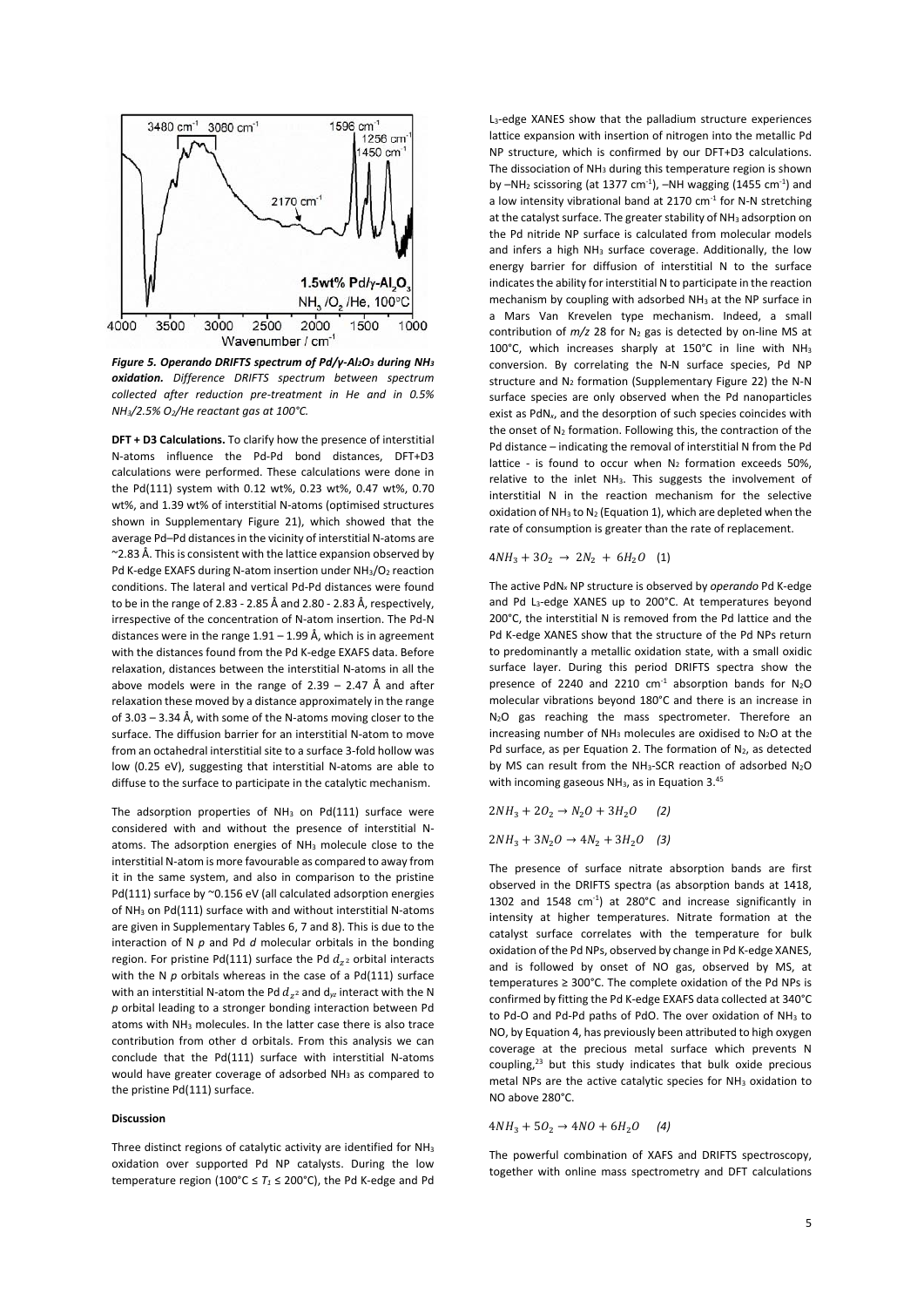have allowed thorough characterisation of the structure and surface reactivity of supported Pd NPs during reaction for NH<sub>3</sub>-SCO. The use of *in situ* Pd L3‐edge and *operando* Pd K‐edge XAFS have identified a PdN<sub>x</sub> species in the presence of NH<sub>3</sub>/O<sub>2</sub> reactant gas feed which exists between 100 ‐ 200°C and is responsible for nitrogen coupling and dinitrogen formation in the direct oxidation pathway. During the mid‐temperature range 240°C < *T2* < 300°C, the catalyst comprises metallic Pd NPs with a surface oxidic layer which permits the formation of  $N_2$  and  $N_2O$ . The formation of bulk PdO NPs is achieved at higher temperatures,  $T_3$  > 300°C, and coincides with the formation of nitrates at the catalyst surface and onset of NO gas as a reaction product. Therefore the selectivity of the catalytic NH3 oxidation can be attributed to the Pd NP structure, with preferred selectivity to N2 achieved from a previously unidentified PdN<sub>x</sub> species. Whereas the unfavourable over‐oxidation to NO occurred at the surface of bulk PdO NPs.

#### **Methods**

**Sample Preparation.**  Supported 1.5wt% Pd catalysts were prepared by incipient wetness impregnation of an acidified aqueous solution of palladium nitrate (15.11 wt% Pd, Johnson Matthey) onto the commercial support; γ-Al<sub>2</sub>O<sub>3</sub> (SASOL), zeolite-Y (Zeolyst, CBV600, H-form, SiO<sub>2</sub>/Al<sub>2</sub>O<sub>3</sub> molar ratio of 5.2). Incipient wetness impregnation was carried out at room temperature. The impregnated supports were subsequently dried at 100°C, then calcined in air at 500°C for 2 hours.

*Ex situ* **Characterisation.**  TEM images of the samples were obtained using a JEOL JEM 2100 transmission electron microscope. Samples were prepared for TEM analysis by dispersing in high‐purity ethanol using ultrasonication. 10 µL of the sonicated suspension were pipetted onto a holey carbon supporting Cu grid, and the solvent evaporated. XPS analysis was performed with a Kratos AXIS Ultra DLD apparatus, equipped with monochromated Al Kα radiation X-ray source, a charge neutralizer and a hemispherical electron energy analyser. During data acquisition, the chamber pressure was kept below 10‐9 mbar. The spectra were analysed using the CasaXPS software pack and corrected for charging using C 1s binding energy (BE) as the reference at 284.8 eV.

*Operando* **Pd L3‐edge XANES.** *Operando* Pd L3‐edge XANES (3175 eV) were collected in fluorescence mode at the XMaS beamline of the ESRF. The catalyst sample (125-250 µm pellet fraction) was contained between two Kapton windows as a packed bed within a 100 µm trench of a flow reactor, reported elsewhere.<sup>46</sup> The reactor was mounted within a He chamber and connected to gas lines for flow of reactant gases to the sample. The effluent flow from the reactor was sent to a Hiden QGA mass spectrometer. The temperature was controlled by a thermocouple inserted close to the catalyst bed. The energy range (3150 – 3220 eV) was selected using a double crystal Si (III) monochromator and spectra were collected using a fluorescence detector at 90°C to the X-ray beam and with the sample orientated 45° to the incoming beam. Each scan measured 265 points with a counting time of 5 seconds per point, taking a total time of 22 minutes per spectrum. The experimental procedure consisted of online pre-treatment at 200°C in a reducing (5% H2/He) atmosphere. The reactant gas mixture was introduced (0.5% NH<sub>3</sub>, 2.5% O<sub>2</sub>, 97% He) at 100°C with a total flow of 40 ml min<sup>-1</sup>, before ramping 2.5°C min<sup>-1</sup> to 200°C. The Pd hydride was formed *in situ* by cooling the sample to room temperature in 10% H2/He. The Pd nitride was formed by introducing 0.5% NH3/He to the reduced catalyst at 100°C.

*Operando*  **Pd K‐edge XAFS/DRIFTS/MS.**  *Operando* XAFS and DRIFTS measurements were conducted at SuperXAS X10DA, Swiss Light Source, Paul Scherrer Institute, using a previously reported Harrick DRIFTS cell<sup>47-49</sup> integrated with an Agilent Carey 680 FTIR spectrometer. A DaVinci arm accessory fitted with praying mantis optics was used to refocus the IR beam outside the FTIR spectrometer for positioning of the Harrick DRIFTS cell in the X‐ray path. The Harrick DRIFTS cell has an X‐ray path length of 3.17 mm through the sample positioned 1.04 mm below the surface of the catalyst bed. The experiment used a controlled flow of mixed gases into the reaction chamber under atmospheric pressure using Brooks mass flow controllers, and the temperature of the catalyst controlled and monitored by a thermocouple positioned inside the catalyst bed. Each run used ~10 mg of pelletized (125‐250 µm) catalyst. XAFS measurements were performed at the Pd K-edge (24358 eV) in transmission mode using QEXAFS setup with an oscillating Si(311) double crystal monochromator operating at 1 Hz. All XAFS spectra were acquired with a Pd foil placed between *It* and *Ir*, and the time resolution was 0.5 seconds per spectrum (*kmax*= 16.2). DRIFTS spectra were collected taking 64 scans with a resolution of 4 cm<sup>-</sup> <sup>1</sup> using the liquid nitrogen cooled MCT detector. The time resolution of DRIFTS were 30 seconds per spectrum (400 – 4000  $cm<sup>-1</sup>$ ). At the same time, the composition of effluent gas was measured using a mass spectrometer (Hiden QGA) for H<sub>2</sub> (*m*/z = 2), He (*m/z* = 4), NH3 (*m/z* = 17), H2O (*m/z* = 18), N2 (*m/z* = 28), NO (*m/z* = 30), O2 (*m/z* = 32), N2O (*m/z* = 44) and NO2 (*m/z* = 46). The experimental procedure consisted of online pre‐treatment at 400°C in a reducing (5%  $H<sub>2</sub>/He$ ) atmosphere, then cooling to 100°C in He. The reactant gas mixture was introduced (0.5% NH3, 2.5%  $O_2$ , 97% He) at 100°C with a total flow of 40 ml min<sup>-1</sup>, before ramping 2.5°C min<sup>-1</sup> to 400°C. Background DRIFTS spectra were recorded in flowing He at 100°C and subtracted from the sample spectrum for each measurement.

**DFT + D3 Calculations.** All the spin polarized periodic density functional theory based calculations were performed using Vienna Ab Initio Simulation Package (VASP).<sup>50-52</sup> The projector augmented wave (PAW) method was used and the cut‐off energy for the expansion of the plane‐wave basis sets was set to 550 eV, which gave bulk energies converged to within 10-5 eV.<sup>53</sup> A convergence criterion of 0.01 eV  $\AA$ <sup>-1</sup> was chosen for structural optimizations and a k‐point grid of 3×3×1 was employed for all slab calculations. Benchmark calculations were used to check the results obtained with Monkhorst‐Pack k‐point grids of different grid densities, detailed in Supplementary Note 1, which gave negligible differences in calculated adsorption energies (Supplementary Table 9). A smearing value of 1 was used, which is recommended in the VASP manual to be appropriate for metals,<sup>54</sup> and a partial occupancy value of 0.2 eV. Benchmark calculations were used (detailed in Supplementary Note 2) to check the influence of the partial occupancy value on the calculated adsorption energies (Supplementary Table 10). The Perdew‐Burke‐Ernzerhof (PBE) version of generalized gradient approximation (GGA) was used to carry out geometry optimizations and the total energy calculations.<sup>55</sup> The ideal Pd(111) surfaces were modelled by a 2×2 cell with seven atomic layers. For calculations involving the adsorption of NH<sub>3</sub>, of the seven atomic layers the bottom four layers were fixed to mimic the bulk of the material. The slabs were cut from bulk Pd with a calculated energy minimized lattice constant of 3.904 Å (which compares well with the experimental value of 3.891 Å) while in the direction perpendicular to the surface, a vacuum gap of ~15 Å was used. To check the increase in the Pd–Pd distances due to the presence of interstitial N‐atoms series of calculations were performed by systematically increasing the number of N‐atoms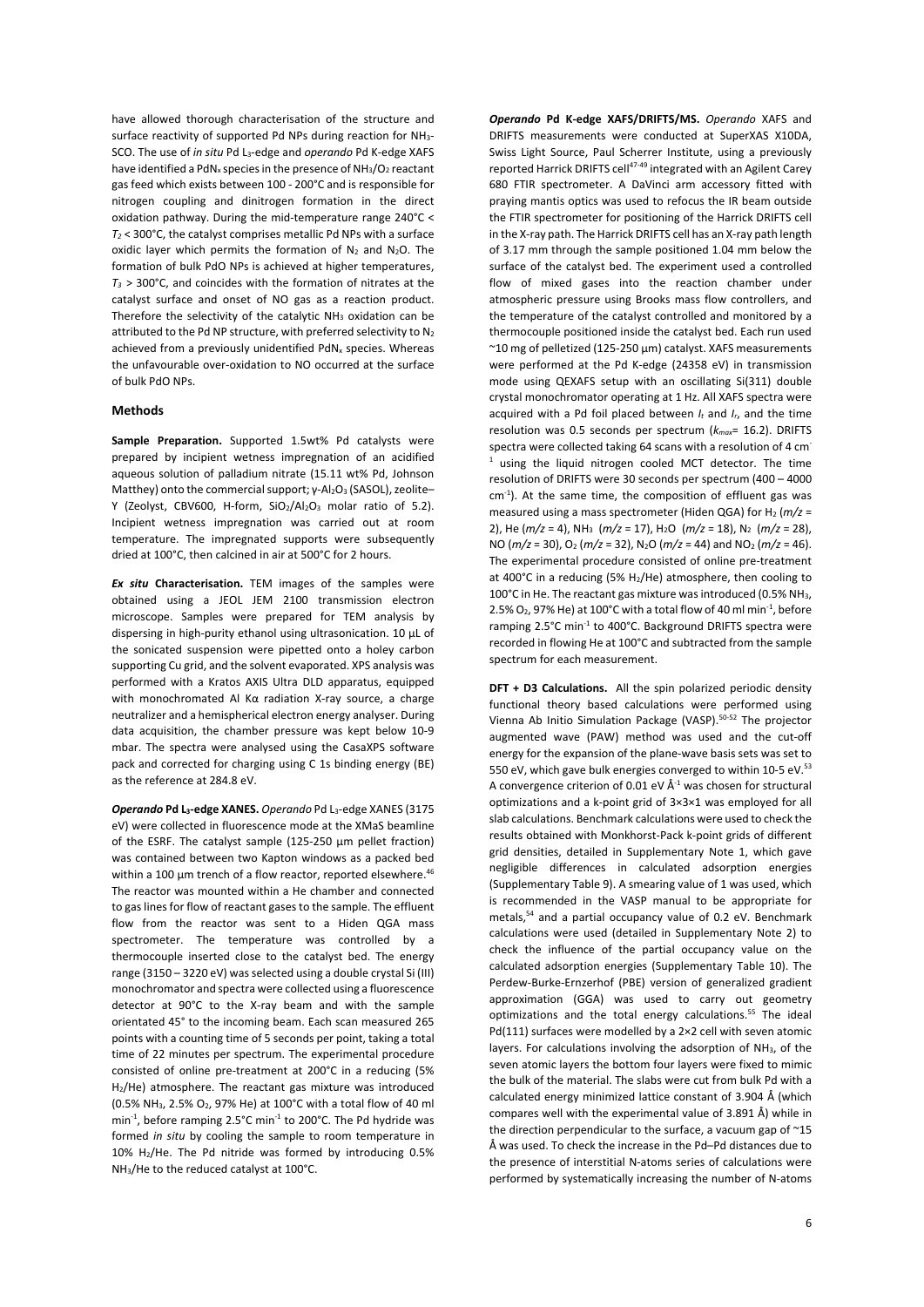at the interstitial positions. For all these calculations, we placed the interstitial N‐atoms at the centre of the octahedral sites that are close to both the exposed surfaces and relaxed the atomic coordinates within a fixed cell. This study was extended to clarify the influence of the interstitial N‐atoms on the adsorption properties of NH3 molecule on the Pd(111) surface. The adsorption of the NH<sub>3</sub> molecule was allowed on only one of the two exposed surfaces. The dipole moment, due to the adsorbed species, was taken into account by using the methods implemented in VASP according to the procedures of Markov *et*  al. and Neugebauer et al.<sup>56, 57</sup> In this study we have also employed Grimme's dispersion correction (DFT+D3) as dispersive effects might be significant for such systems.<sup>58</sup> The climbing‐image nudged elastic band (CI‐NEB) method was employed to determine the minimum energy path for evaluating the activation energy barrier for the diffusion of interstitial N‐ atom. 59, 60

**Data Availability.** The data that support the findings of this study are available from the University of Southampton repository with the identifier 10.5258/SOTON/D0709

**Competing Interests.**  The authors declare no competing interests.

#### **References**

- 1. Sobczyk, D. P., Hensen, E. J. M., de Jong, A. M. & van Santen, R. A. Low‐Temperature Ammonia Oxidation Over Pt/γ‐ Alumina: The Influence of the Alumina Support. *Top. Catal.* **23**, 109‐117 (2003).
- 2. Weststrate, C. J., Bakker, J. W., Gluhoi, A. C., Ludwig, W. & Nieuwenhuys, B. E. Ammonia oxidation on Ir(1 1 1): Why Ir is more selective to N2 than Pt. *Catal. Today* **154**, 46‐52 (2010).
- 3. Hung, C.‐M. Characterization and performance of Pt‐Pd‐Rh cordierite monolith catalyst for selectivity catalytic oxidation of ammonia. *J. Hazard. Mat.* **180**, 561‐565 (2010).
- 4. Gang, L., Anderson, B. G., van Grondelle, J. & van Santen, R. A. Low temperature selective oxidation of ammonia to nitrogen on silver‐based catalysts. *Appl. Catal., B* **40**, 101‐110 (2003).
- 5. Burch, R. & Southward, B. W. L. The Nature of the Active Metal Surface of Catalysts for the Clean Combustion of Biogas Containing Ammonia. *J. Catal.* **198**, 286‐295 (2001).
- 6. Carabineiro, S. A. C., Matveev, A. V., Gorodetskii, V. V. & Nieuwenhuys, B. E. Selective oxidation of ammonia over Ru(0 0 0 1). *Surf. Sci.* **555**, 83‐93 (2004).
- 7. Carabineiro, S. A. C. & Nieuwenhuys, B. E. Selective oxidation of ammonia over Ir(5 1 0). Comparison with Ir(1 1 0). *Surf. Sci.* **532–535**, 87‐95 (2003).
- 8. Qi, G., Gatt, J. E. & Yang, R. T. Selective catalytic oxidation (SCO) of ammonia to nitrogen over Fe‐exchanged zeolites prepared by sublimation of FeCl3. *J. Catal.* **226**, 120‐128 (2004).
- 9. Qi, G. & Yang, R. T. Selective catalytic oxidation (SCO) of ammonia to nitrogen over Fe/ZSM‐5 catalysts. *Appl. Catal., A* **287**, 25‐33 (2005).
- 10. Long, R. Q. & Yang, R. T. Superior ion‐exchanged ZSM‐5 catalysts for selective catalytic oxidation of ammonia to nitrogen. *Chem. Comm.* 1651‐1652 (2000).
- 11. Gang, L., van Grondelle, J., Anderson, B. G. & van Santen, R. A. Selective Low Temperature NH3 Oxidation to N2 on Copper‐Based Catalysts. *J. Catal.* **186**, 100‐109 (1999).
- 12. Chmielarz, L., Kuśtrowski, P., Rafalska‐Łasocha, A. & Dziembaj, R. Selective oxidation of ammonia to nitrogen on transition metal containing mixed metal oxides. *Appl. Catal., B* **58**, 235‐244 (2005).
- 13. Lee, S. M. & Hong, S. C. Promotional effect of vanadium on the selective catalytic oxidation of NH3 to N2 over Ce/V/TiO2 catalyst. *Appl. Catal., B* **163**, 30‐39 (2015).
- 14. Il'chenko, N. I. Catalytic Oxidation of Ammonia. *Russ. Chem. Rev.* **45**, 1119 (1976).
- 15. Chmielarz, L. & Jablonska, M. Advances in selective catalytic oxidation of ammonia to dinitrogen: a review. *RSC Adv.* **5**, 43408‐43431 (2015).
- 16. Barbier Jr, J., Oliviero, L., Renard, B. & Duprez, D. Catalytic wet air oxidation of ammonia over M/CeO2 catalysts in the treatment of nitrogen‐containing pollutants. *Catal. Today* **75**, 29‐34 (2002).
- 17. Li, P., Zhang, R., Liu, N. & Royer, S. Efficiency of Cu and Pd substitution in Fe-based perovskites to promote N2 formation during NH3 selective catalytic oxidation (NH3‐ SCO). *Appl. Catal., B* **203**, 174‐188 (2017).
- 18. Lousteau, C., Besson, M. & Descorme, C. Catalytic wet air oxidation of ammonia over supported noble metals. *Catal. Today* **241, Part A**, 80‐85 (2015).
- 19. Jabłońska, M. *et al.* Zeolite Y modified with palladium as effective catalyst for selective catalytic oxidation of ammonia to nitrogen. *J. Catal.* **316**, 36‐46 (2014).
- 20. Li, Y. & Armor, J. N. Selective NH3 oxidation to N2 in a wet stream. *Appl. Catal. B.,* **13**, 131‐139 (1997).
- 21. Nilsson, J. *et al.* Chemistry of Supported Palladium Nanoparticles during Methane Oxidation. *ACS Catal.* **5**, 2481‐2489 (2015).
- 22. Tew, M. W., Janousch, M., Huthwelker, T. & van Bokhoven, J. A. The roles of carbide and hydride in oxide‐supported palladium nanoparticles for alkyne hydrogenation. *J. Catal.* **283**, 45‐54 (2011).
- 23. Khan, N. A., Shaikhutdinov, S. & Freund, H. J. Acetylene and Ethylene Hydrogenation on Alumina Supported Pd‐Ag Model Catalysts. *Catal. Lett.* **108**, 159‐164 (2006).
- 24. Tew, M. W., Nachtegaal, M., Janousch, M., Huthwelker, T. & van Bokhoven, J. A. The irreversible formation of palladium carbide during hydrogenation of 1-pentyne over silicasupported palladium nanoparticles: in situ Pd K and L3 edge XAS. *Phys. Chem. Chem. Phys.* **14**, 5761‐5768 (2012).
- 25. Zhang, L., Zhang, C. & He, H. The role of silver species on Ag/Al2O3 catalysts for the selective catalytic oxidation of ammonia to nitrogen. *J. Catal.* **261**, 101‐109 (2009).
- 26. Bugaev, A. L. *et al.* In situ formation of hydrides and carbides in palladium catalyst: When XANES is better than EXAFS and XRD. *Catal. Today* **283**, 119‐126 (2017).
- 27. Lin, C.‐M *et al.* Size‐dependent lattice structure of palladium studied by x‐ray absorption spectroscopy. *Phys. Rev. B* **75**, 125426 (2007).
- 28. Beale, A. M. & Weckhuysen, B. M. EXAFS as a tool to interrogate the size and shape of mono and bimetallic catalyst nanoparticles. *Phys. Chem. Chem. Phys.* **12**, 5562‐ 5574 (2010).
- 29. Soldatov, A. V., Della Longa, S. & Bianconi, A. Relevant role of hydrogen atoms in the XANES of Pd hydride: Evidence of hydrogen induced unoccupied states. *Solid State Commun.* **85**, 863‐868 (1993).
- 30. Ruckman, M. W. *et al.* XANES study of hydrogen incorporation in a Pd‐capped Nb thin film. *Phys. Rev. B* **57**, 3881‐3886 (1998).
- 31. Tew, M. W., Miller, J. T. & van Bokhoven, J. A. Particle Size Effect of Hydride Formation and Surface Hydrogen Adsorption of Nanosized Palladium Catalysts: L3 Edge vs K Edge X‐ray Absorption Spectroscopy. *The J. Phys. Chem. C* **113**, 15140‐15147 (2009).
- 32. Veith, G. M. et al. Evidence for the Formation of Nitrogen‐ Rich Platinum and Palladium Nitride Nanoparticles. *Chem. Mater.* **25**, 4936‐4945 (2013).
- 33. D., B. Handbook of X‐ray Spectroscopy C. D. Wanger, W. M. Riggs, L. E. Davis, J. F. Moulder and G. E. Muilenberg Perkin‐ Elmer Corp., Surface and Interface Analysis. 3, 190 (1981).
- 34. Rogers, S. M. *et al.* Tandem Site‐ and Size‐Controlled Pd Nanoparticles for the Directed Hydrogenation of Furfural. *ACS Catal.* **7**, 2266‐2274 (2017).